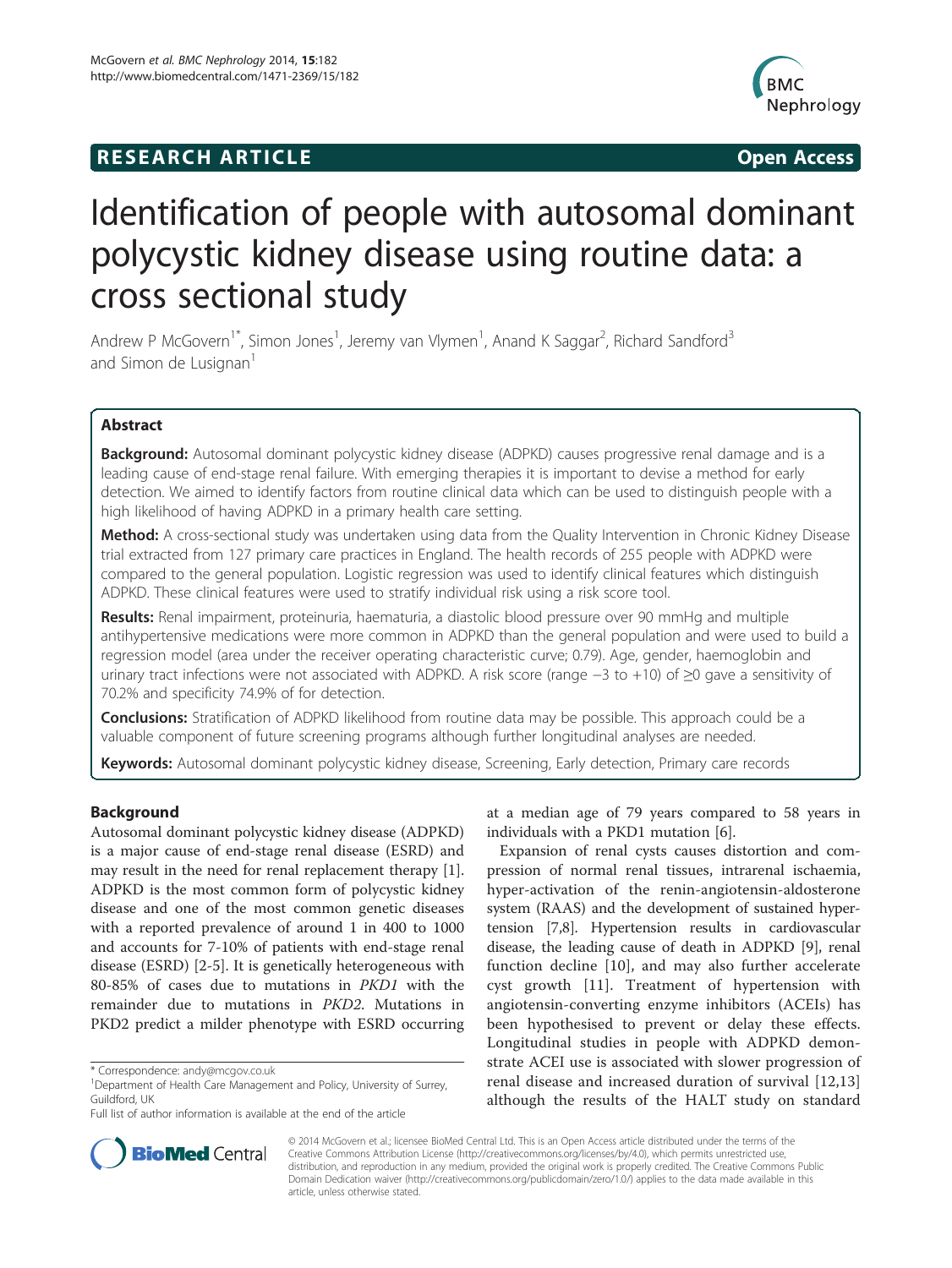and low blood pressure targets achieved using RAAS blockade on disease progression are awaited [\[14](#page-6-0)].

Studies using retrospective data from large registries have so far not shown any long term benefit of standard care for chronic kidney disease (CKD) on ADPKD progression [\[15\]](#page-6-0). However, novel therapies targeting cAMP production in the kidney have shown promise in ADPKD treatment. Trials of somatostatin analogues demonstrate a reduced rate of increase in total kidney volume but no effect on renal function has yet been identified [\[16-19](#page-6-0)]. A 3-year randomised controlled trial demonstrated the vasopressin receptor antagonist tolvaptan slows both cyst growth and decline in renal function compared with placebo [\[20\]](#page-6-0) although additional safety and efficacy data have been requested before licensing [[21\]](#page-6-0). Many additional drug therapies are also under investigation [[22\]](#page-6-0). With potentially effective therapies now on the horizon it is important to devise a method for early detection of ADPKD in addition to cascade screening of at risk relatives within known ADPKD families.

Here we aim to identify clinical features from routinely collected data (primary care records) that could be used in the early identification of people at high risk of ADPKD. We use a cross-sectional analysis to assess whether known clinical features of ADPKD enable the condition to be distinguished from a large primary care population.

# Methods

We performed a cross-sectional analysis on people included in the Quality Improvement in Chronic Kidney Disease (QICKD) trial database. The QICKD trial was a three-arm cluster randomised controlled trial to analyses the impact of audit-based education on blood pressure control in people with renal disease [[23](#page-6-0)]. The QICKD trial database comprises routinely collected data from 127 primary care practices across England. These practices are a nationally representative sample of urban, sub-urban, and rural practices in London, Surrey, Sussex, Leicester, Birmingham, and Cambridge. Anonymised patient records for all patients registered at these practices were collected in December 2010 and included all electronic patient records available up until this date.

England has a registration based primary health care system. With very few exceptions the whole population is registered with a single primary care centre. Patients access non-emergency services through their primary care practitioner who receives letters about all hospital attendances including emergencies. Since 2004 there has been a pay-for-performance system with remuneration based on extracts from routine data [[24](#page-6-0)]. Primary care records in the UK therefore provide a comprehensive patient record.

The QICKD database contains primary care records extracted during the trial period (January 2006 to December 2010). In addition, historical records for each patient held at their current practice were also available. We used the data recorded between 2006 and 2010 to define the characteristics and risk factors of our population. All patients registered with their practice at the time of the final data extraction (December 2010) were included for analysis (people were excluded if they left the practice or died before the time of the final data extraction). The median time of progression to ESRD is late in the sixth decade of life [[5,10\]](#page-6-0). Our primary focus here is detection before this stage and we have therefore limited our analysis to people under 60 years old.

# ADPKD case definition

We defined ADPKD cases as anyone who had ever had one or more clinical code for polycystic kidney disease entered into their primary care record (Table 1). As many patients were not categorised by type of polycystic kidney disease and ADPKD is the most common type all these cases were included.

# Predictor variables

The following variables were hypothesised to be associated with identified ADPKD: Demographic variables; age and gender. Clinical variables; systolic blood pressure, diastolic blood pressure, estimated glomerular filtration rate (eGFR), serum haemoglobin, haematuria, proteinuria, the presence of urinary tract infections, and multiple antihypertensive medications. Age was defined as the patient's age in August 2008 (the end of the first round of data extraction from the trial practices). Patient gender was available from the patient record.

Table 1 Read codes used to define autosomal dominant polycystic kidney disease

| Clinical<br>code | Code term                                                                  |  |  |  |
|------------------|----------------------------------------------------------------------------|--|--|--|
|                  | Read codes: 5-byte version 2                                               |  |  |  |
| PD11.            | Polycystic kidney disease                                                  |  |  |  |
| PD111            | Polycystic kidneys, adult type                                             |  |  |  |
| <b>PD11z</b>     | Polycystic kidney disease NOS                                              |  |  |  |
|                  | Read codes: version 3                                                      |  |  |  |
| PD11.            | Polycystic kidney disease                                                  |  |  |  |
| PD111            | ADPKD - Autosomal dominant polycystic kidney disease                       |  |  |  |
| X785m            | Cystic kidney disease NEC                                                  |  |  |  |
| X785n            | Adult type polycystic kidney disease type 1                                |  |  |  |
| X7850            | Adult type polycystic kidney disease type II                               |  |  |  |
| X785p            | Autosomal dominant polycystic kidney disease in<br>childhood               |  |  |  |
| XE1LN            | Polycystic kidney disease NOS                                              |  |  |  |
| XM19I            | Polycystic kidneys, adult type (dominant) associated<br>with renal failure |  |  |  |

NOS = not otherwise specified, NEC = not elsewhere classified.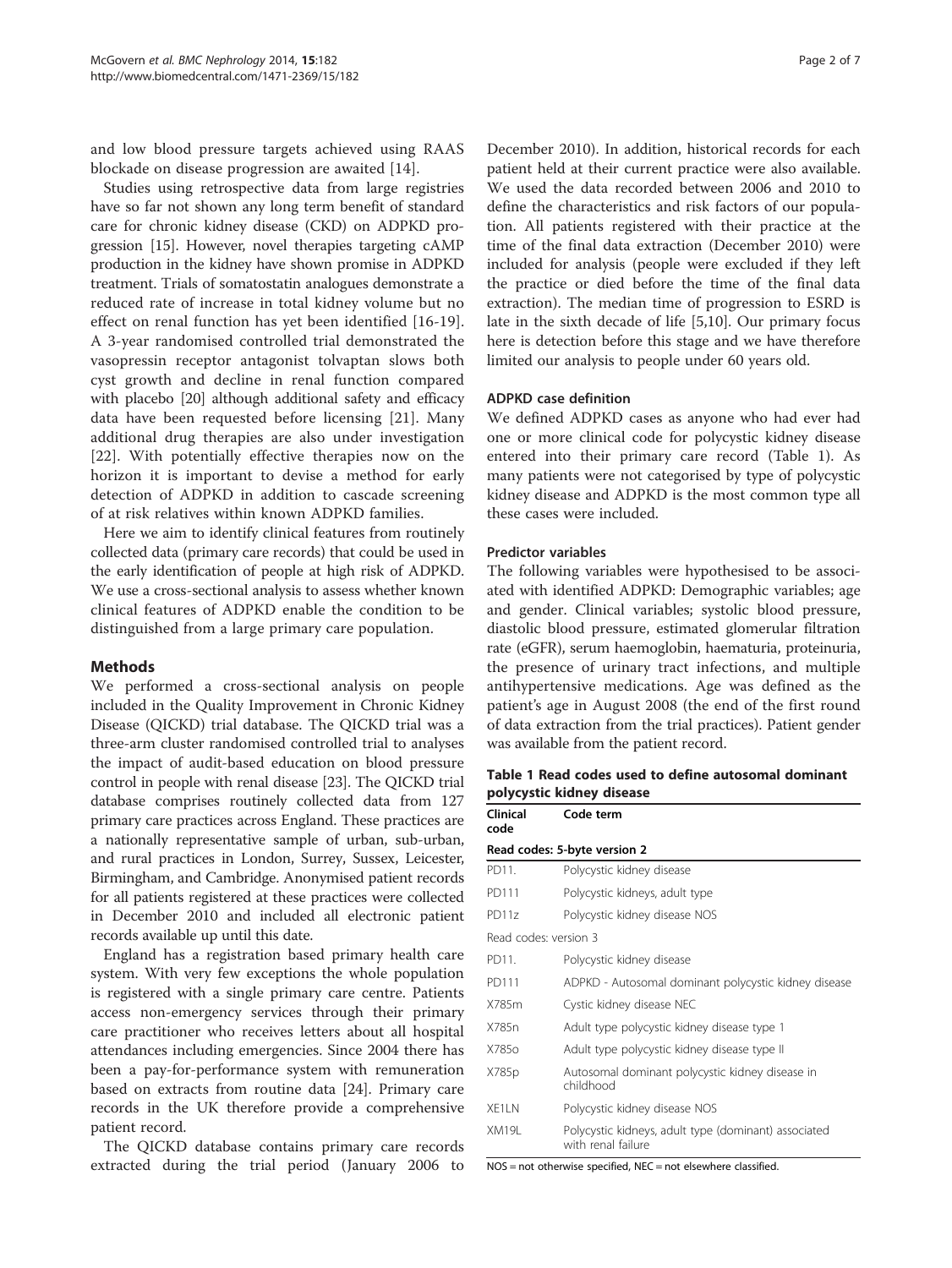The clinical variables were determined from patient records between 01 January 2006 and 31 December 2010. Several blood pressure variables were constructed to identify the method of analysing blood pressure with the strongest association with ADPKD. Systolic blood pressure was defined as the highest recorded blood pressure (recorded during the sample period; 2006 to 2010 inclusive) and the mean systolic blood pressure. Similarly diastolic blood pressure was defined as the highest diastolic blood pressure and the mean diastolic blood pressure. These variables were also converted into binary predictor variables with varying cut-offs e.g. mean systolic blood pressure over 130 mmHg.

eGFR was calculated from serum creatinine measurements using the mean of two creatinine measurements where available, if no creatinine measurement was available lab reported eGFR was used [\[25\]](#page-6-0). eGFR was calculated using the Modification of Diet in Renal Disease (MDRD) equation [[26](#page-6-0)]. Patients were categorised by CKD stage or as renal function not measured if no creatinine or eGFR measurements were available. Serum haemoglobin was analysed as a continuous variable and as a categorical variable with four levels; polycythaemia (haemoglobin; Hb >18.0 g/dl male and >16.0 g/dl female), anaemia (Hb <13.5 g/dl male and <11.5 g/dl female), normal, and not measured. The haemoglobin value used was the earliest recorded during the sample period. Extreme values (less than 3 g/dl and more than 30 g/dl) were excluded as likely inputting errors.

Haematuria was defined as the presence of any Read code pertaining to the detection, history, or observation of blood in the urine. Proteinuria was defined using a cascading hierarchy of investigation types which we have previously described [\[27\]](#page-6-0). In brief, the presence of proteinuria was defined using albumin-creatinine ratio (ACR) where this was measured, if ACR was unavailable then protein-creatinine ratio (PCR) was used, then 24 urinary protein, then urinalysis (urine dipstick) results respectively. Individuals were classified as having proteinuria or no proteinuria using previously defined thresholds [[27\]](#page-6-0). Where no urinary protein test was recorded the person was classified as not measured. A urinary tract infection was defined as the presence of one or more diagnostic Read codes for any urinary tract infection or laboratory confirmed identification of a pure culture of pathogenic bacteria from a urine sample.

Multiple antihypertensive medications was defined as one or more ACEI or angiotensin receptor blocker and one more calcium channel antagonist or diuretic prescribed simultaneously.

# Statistical methods

A logistic regression model was developed to identify associations between the predictor variables and the

presence of ADPKD. Model selection was performed using backwards stepwise elimination of non-significant variables (p value >0.05). Odds ratios (ORs) with 95% confidence intervals were calculated for all of the variables included in the final regression model. The area under the receiver operating characteristic (AUROC) curve is reported as a measure of the predictive accuracy of the model. Additional model validation was carried out including Hosmer-Lemeshow tests for goodness-of-fit and collinearity studies. The presence of missing data was accounted for by including a data not recorded category for all relevant variables and analysing the effect of missing data as a predictor for ADPKD.

The risk model was converted into a risk stratification score. This score could be applied to primary care databases to identify people who have a high likelihood of having ADPKD and who may be suitable for a future screening program with renal ultrasound. The scores assigned to each component were calculated by multiplying the regression coefficients from the logistic regression model by two and rounding to the nearest integer. The summation of these scores across all variables gives an individual risk score for ADPKD. The sensitivity, specificity, positive predictive value (PPV), negative predictive value (NPV), and proportion of patients with ADPKD were calculated for each cut-off score.

All statistical analyses were performed using the statistical package R version 2.15.3 (The R Foundation for Statistical Computing).

# Ethical considerations

The original QICKD trial was approved by the Oxford Research Ethics Committee. Details of the ethical approval are contained in the trial registration (Current Controlled Trials reference: ISRCTN56023731. URL: [http://www.controlled-trials.com/ISRCTN56023731\)](http://www.controlled-trials.com/ISRCTN56023731). All data were anonymised at the point of data extraction so no patient identifiable data were used in this study. Permission for the use of the patient data collected for the trial for secondary analyses was included in the original trial ethical approval and additional permissions were sought to access the trial database. All data use was compliant with data governance requirements of the University of Surrey.

# Results

Everyone who was included in the QICKD trial database was included for analysis  $(n = 951,764)$ . We excluded people who died or left their primary care practice before the final data collection in December 2010 ( $n = 109,701$ ). As our focus is on early diagnosis of ADPKD we excluded all adults over 60 years old  $(n = 157,551)$ . From the remaining population ( $N = 684,512$ ) we found 255 people who had one or more diagnostic code for polycystic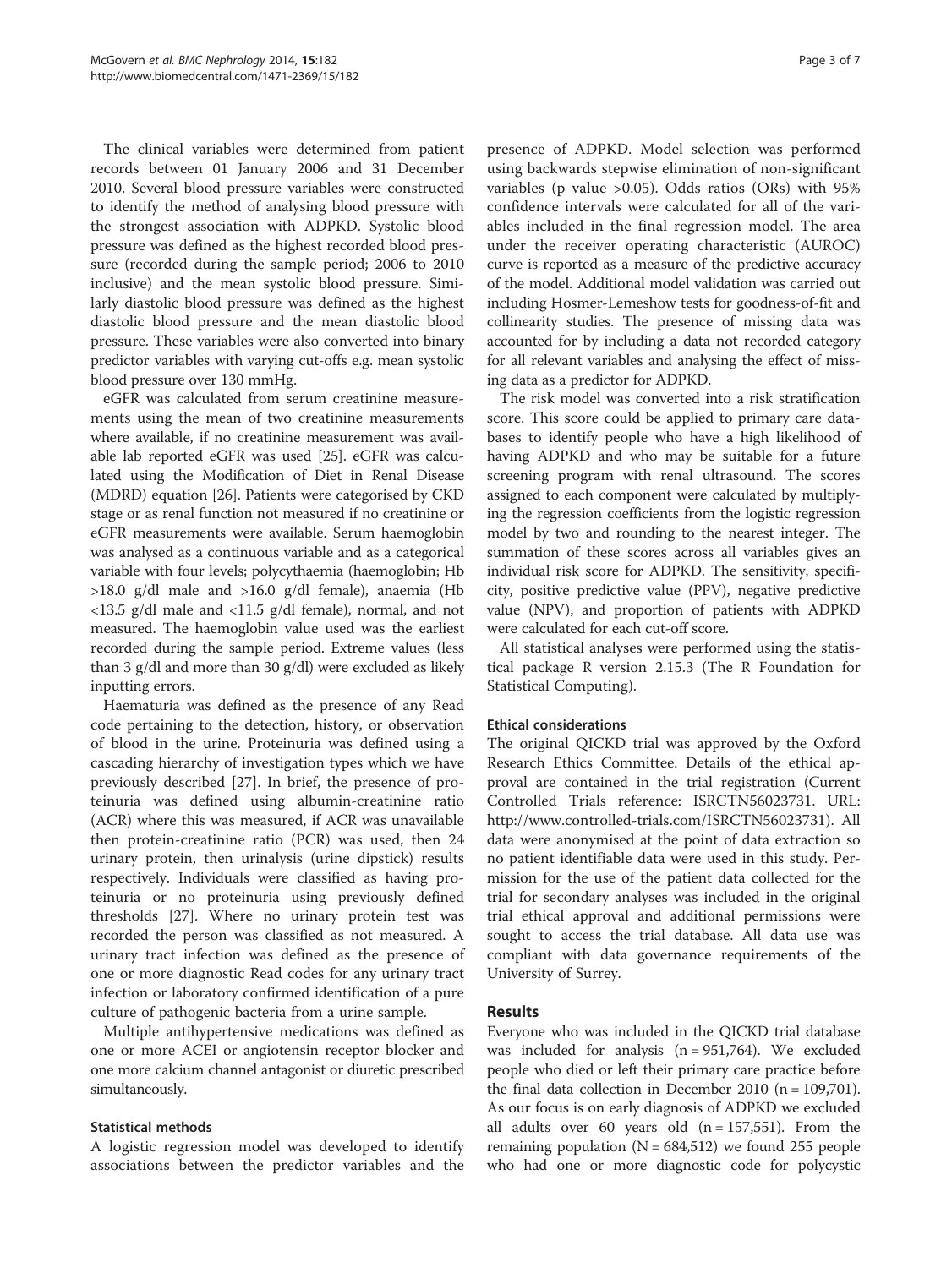Table 2 Read codes which had been used to record polycystic kidney disease in 255 identified cases

| Read codes:<br>5-byte version 2 | Read codes: version<br>3 (equivalent) | <b>Number of patients</b><br>with code |
|---------------------------------|---------------------------------------|----------------------------------------|
| PD11.                           | PD11.                                 | 202                                    |
| <b>PD111</b>                    | PD111                                 | 109                                    |
| PD <sub>117</sub>               | X785m/XE1LN                           |                                        |

Some individuals had more than one clinical code in their medical record. Other diagnostic codes for polycystic kidney disease not included in this table were not used by clinicians or were not available in our dataset.

kidney disease (Table 2). This equates to a prevalence of PKD in this population of 0.04% or approximately 1 in 2700.

The mean age of people without ADPKD was 31.47 (standard error of the mean; SEM 16.88). The mean age of people with ADPKD was 41.48 (SEM 12.83). There were 331,562 (48.5%) females in the group without ADPKD and 137 (53.7%) in the group with ADPKD (Table 3). Renal impairment, proteinuria, haematuria, hypertension, urinary tract infections and use of multiple antihypertensive medications were more prevalent in

There was a strong correlation between declining renal function and ADPKD (Table [4\)](#page-4-0). Proteinuria was also more likely in ADPKD than the general population as was haematuria, and taking multiple antihypertensive medications. Diastolic blood pressure was found to have a stronger association with ADPKD than systolic blood pressure. As the two variables had a high degree of collinearity systolic blood pressure was removed from the model. Using a single cut-off value diastolic blood pressure of 90 mmHg was found to produce a binary variable with the strongest association with ADPKD (smallest p value). The following were not significantly associated with ADPKD and were therefore removed from the model; age, gender, serum haemoglobin, and the presence of urinary tract infections. The AUROC for the final model (Table [4\)](#page-4-0) was 0.788.

Using the risk scores calculated from the regression model coefficients (coefficient multiplied by 2 and rounded to the nearest integer) produced a range to total individual risk scores ranging from −3 to 10 (Table [5](#page-4-0)). The possible

| Table 3 The prevalence of clinical features associated with PKD in people with PKD and people without |  |  |  |  |
|-------------------------------------------------------------------------------------------------------|--|--|--|--|
|-------------------------------------------------------------------------------------------------------|--|--|--|--|

|                            | People with PKD |                   | People without PKD |                   |
|----------------------------|-----------------|-------------------|--------------------|-------------------|
|                            | n (%)           | mean (SEM)        | n (%)              | mean (SEM)        |
| Female                     | 137 (53.7)      |                   | 331,562 (48.5)     |                   |
| Age                        | 255 (100.0)     | 41.48 (12.83)     | 684,257 (100.0)    | 31.47 (16.88)     |
| CKD stage                  |                 |                   |                    |                   |
| No impairment              | 97 (38.0)       |                   | 149,848 (21.9)     |                   |
| Stage 3A                   | 26 (10.2)       |                   | 8,608 (1.3)        |                   |
| Stage 3B                   | 17(6.7)         |                   | 372 (0.1)          |                   |
| Stage 4                    | 17(6.7)         |                   | 152(0.0)           |                   |
| Stage 5                    | 17(6.7)         |                   | 222 (0.0)          |                   |
| Not measured               | 81 (31.8)       |                   | 525,055 (76.7)     |                   |
| Proteinuria                |                 |                   |                    |                   |
| Negative                   | 87 (34.1)       |                   | 186,446 (27.2)     |                   |
| Positive                   | 126 (49.4)      |                   | 21,735 (3.2)       |                   |
| Not measured               | 42 (16.5)       |                   | 476,076 (69.6)     |                   |
| Haemoglobin                | 29 (11.4)       | 14.1 g/dl (1.2)   | 41,243 (6.0)       | 13.8 g/dl (1.6)   |
| Haematuria                 | 31 (12.2)       |                   | 22,452 (3.3)       |                   |
| Urinary tract infections   | 26 (10.2)       |                   | 24,123 (3.5)       |                   |
| Mean systolic BP           | $27(10.6)$ *    | 129.5 mmHg (15.9) | 42,294 (6.2)       | 124.7 mmHg (14.8) |
| Mean diastolic BP          | $27(10.6)$ *    | 78.7 mmHg (9.0)   | 42,510 (6.2)       | 77.1 mmHg (9.4)   |
| Highest systolic BP        | $27(10.6)$ *    | 146.2 mmHg (26.1) | 42,522 (6.2)       | 132.4 mmHg (18.8) |
| Highest diastolic BP       | $27(10.6)$ *    | 91.5 mmHg (16.6)  | 42,510 (6.2)       | 82.3 mmHg (11.8)  |
| Diastolic BP over 90 mmHg  | 17(6.7)         |                   | 10,776 (1.6)       |                   |
| <b>Diabetes</b>            | 13(5.1)         |                   | 15,988 (2.3)       |                   |
| Multiple antihypertensives | 53 (20.8)       |                   | 8,911 (1.3)        |                   |

\*Number of people with more than a single BP recording. SEM = standard error of the mean, PKD = polycystic kidney disease, BP = blood pressure.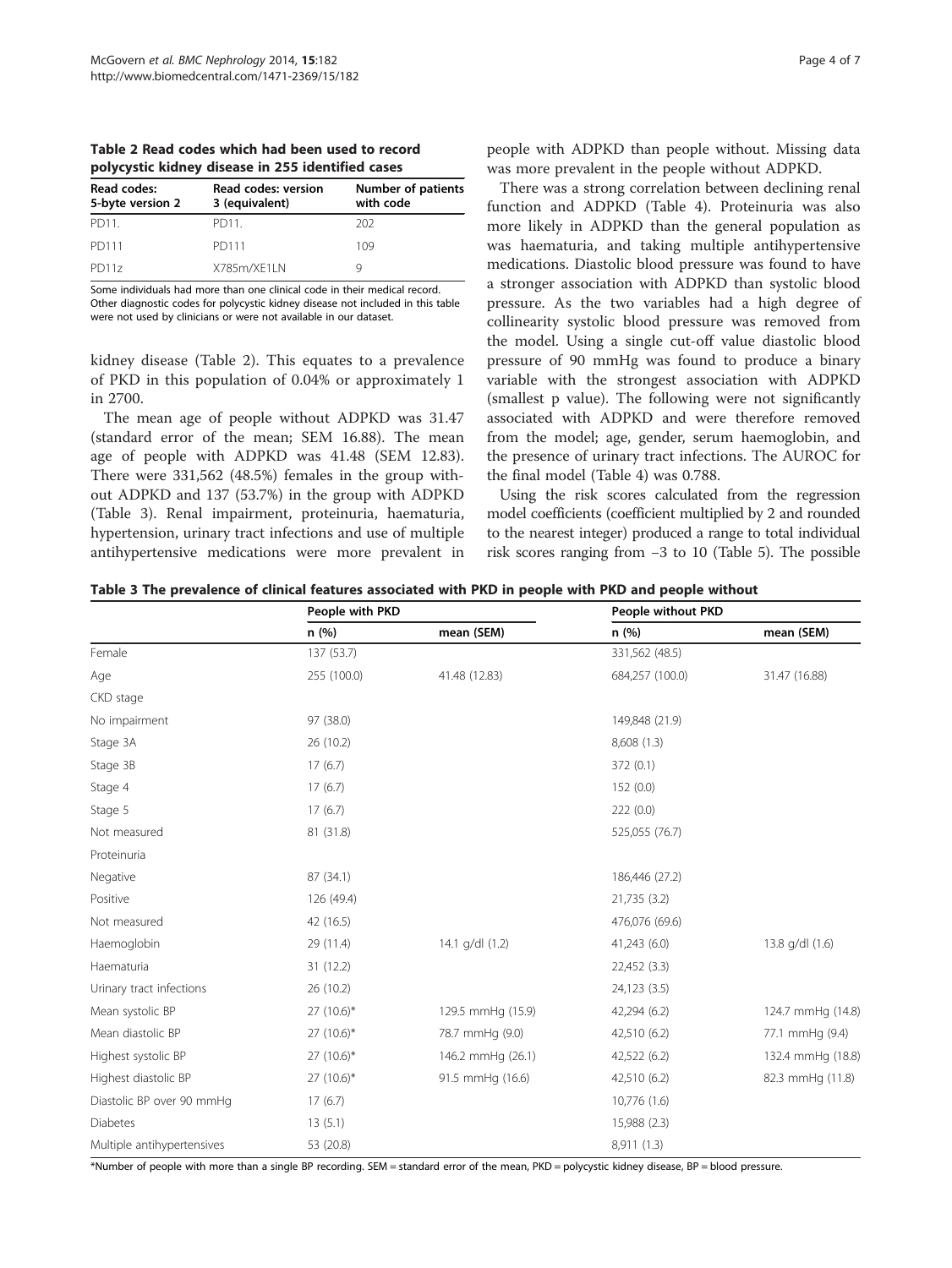<span id="page-4-0"></span>Table 4 Associations between clinical features and polycystic kidney disease in a primary care population of 684,512 people with 255 identified cases of polycystic kidney disease

| <b>Clinical feature</b>       | Odds Ratio (95%<br>confidence Interval) | p value | Regression<br>score |
|-------------------------------|-----------------------------------------|---------|---------------------|
| Renal function                |                                         |         |                     |
| No impairment detected        | 0.00 [reference]                        |         | 0                   |
| Stage 3A                      | $3.95(2.55 - 6.12)$                     | < 0.001 | 3                   |
| Stage 3B                      | 42.36 (24.20 - 74.16)                   | < 0.001 | 7                   |
| Stage 4                       | 101.27 (55.88 - 183.55)                 | < 0.001 | 9                   |
| Stage 5                       | 75.08 (42.26 - 133.39)                  | < 0.001 | 9                   |
| Not measured                  | $0.28$ $(0.21 - 0.38)$                  | < 0.001 | $-3$                |
| Proteinuria                   |                                         |         |                     |
| Negative                      | 0.00 [reference]                        |         | 0                   |
| Positive                      | $1.59(1.04 - 2.43)$                     | 0.0341  | 1                   |
| Not measured                  | $0.90$ $(0.68 - 1.20)$                  | 0.4899  | 0                   |
| Haematuria present            | $1.85(1.24 - 2.78)$                     | 0.0029  | 1                   |
| Diastolic BP<br>over 90 mmHq  | $2.00$ $(1.20 - 3.34)$                  | 0.0078  | 1                   |
| <b>Diabetes</b>               | $0.31$ (0.17 - 0.57)                    | < 0.001 | $-2$                |
| Multiple<br>antihypertensives | 3.83 (2.66 - 5.52)                      | < 0.001 | 3                   |

BP = blood pressure.

cut-off values for total risk score produced sensitivities ranging from 70.20% to 2.75% and corresponding specificities ranging from 74.91% to 99.99%.

# **Discussion**

The clinical features which best distinguished people with a diagnostic code for polycystic kidney disease from the primary care population were found to be chronic kidney disease (CKD) stage (3A or worse), proteinuria, haematuria, diastolic BP greater than 90 mmHg and being on multiple antihypertensive medications. A regression model using these features was used to create individual patient risk scores which can be used to predict the likelihood of ADPKD and could be useful as a pre-screening risk identification tool.

# Strengths and limitations

This is the first analysis that we are aware of which uses a non-specialist clinical dataset to perform an analysis of factors associated with a diagnosis of ADPKD. This has enabled the comparison of people with ADPKD with the general population and the identification of factors which could be used to identify individuals at greater risk of ADPKD from existing primary care datasets.

The prevalence 1 in 2700 of ADPKD identified here is lower than previously reported; 1 in 400 to 1000 [[2-5](#page-6-0)]. However these estimates have been based on extrapolations from small samples. Our prevalence estimate is comparable to a more recent analysis that used case identification from the hospital and primary care settings; 1 in 1700 to 3000 [[28](#page-6-0)]. Under-recording of ADPKD in primary care may be a contributory factor. A second factor is that ADPKD will have not yet become apparent or have been diagnosed in the younger people in the studied population. The average age of the people with diagnosed ADPKD is over 10 years higher than the average age of the people without ADPKD strongly suggesting that there is under-diagnosis in the younger population. Additional family studies to identify at risk but undiagnosed relatives of all known cases would also be important for future studies. The impact of these effects in unclear although it seems likely that the inclusion of these cases would improve the PPV of the model.

Using routinely collected data has many limitations [[29](#page-6-0)]. These results are reliant on accurate recording of these data by primary care clinicians and a small amount of miscoding and misclassification has been previously noted to occur [\[30](#page-6-0)]. However these data are real world data which is the data available to primary care clinicians and

|  | Table 5 The predictive values of total regression score cut-offs for polycystic kidney disease |
|--|------------------------------------------------------------------------------------------------|
|  |                                                                                                |

|                         |                | -              | . .             |                 |                       |
|-------------------------|----------------|----------------|-----------------|-----------------|-----------------------|
| <b>Regression score</b> | <b>PPV</b> (%) | <b>NPV (%)</b> | Sensitivity (%) | Specificity (%) | <b>Detection rate</b> |
| $-3$                    | 0.00           | 100.00         | 100.00          | 0.00            | 1 in 2,683            |
| $-2$                    | 0.10           | 99.99          | 70.20           | 74.91           | 1 in 959              |
| $\mathbf{0}$            | 0.11           | 99.98          | 68.24           | 76.73           | 1 in 915              |
|                         | 0.48           | 99.98          | 34.90           | 97.29           | 1 in 209              |
| 3                       | 0.82           | 99.97          | 30.20           | 98.63           | 1 in 121              |
| $\overline{4}$          | 3.82           | 99.97          | 21.57           | 99.80           | 1 in 25               |
| $\overline{7}$          | 6.40           | 99.97          | 20.00           | 99.89           | 1 in 15               |
| 8                       | 7.99           | 99.97          | 14.51           | 99.94           | 1 in 12               |
| 9                       | 8.33           | 99.97          | 13.33           | 99.95           | 1 in 11               |
| 10                      | 15.56          | 99.96          | 2.75            | 99.99           | $1$ in $5$            |

PPV = positive predictive value, NPV = negative predictive value.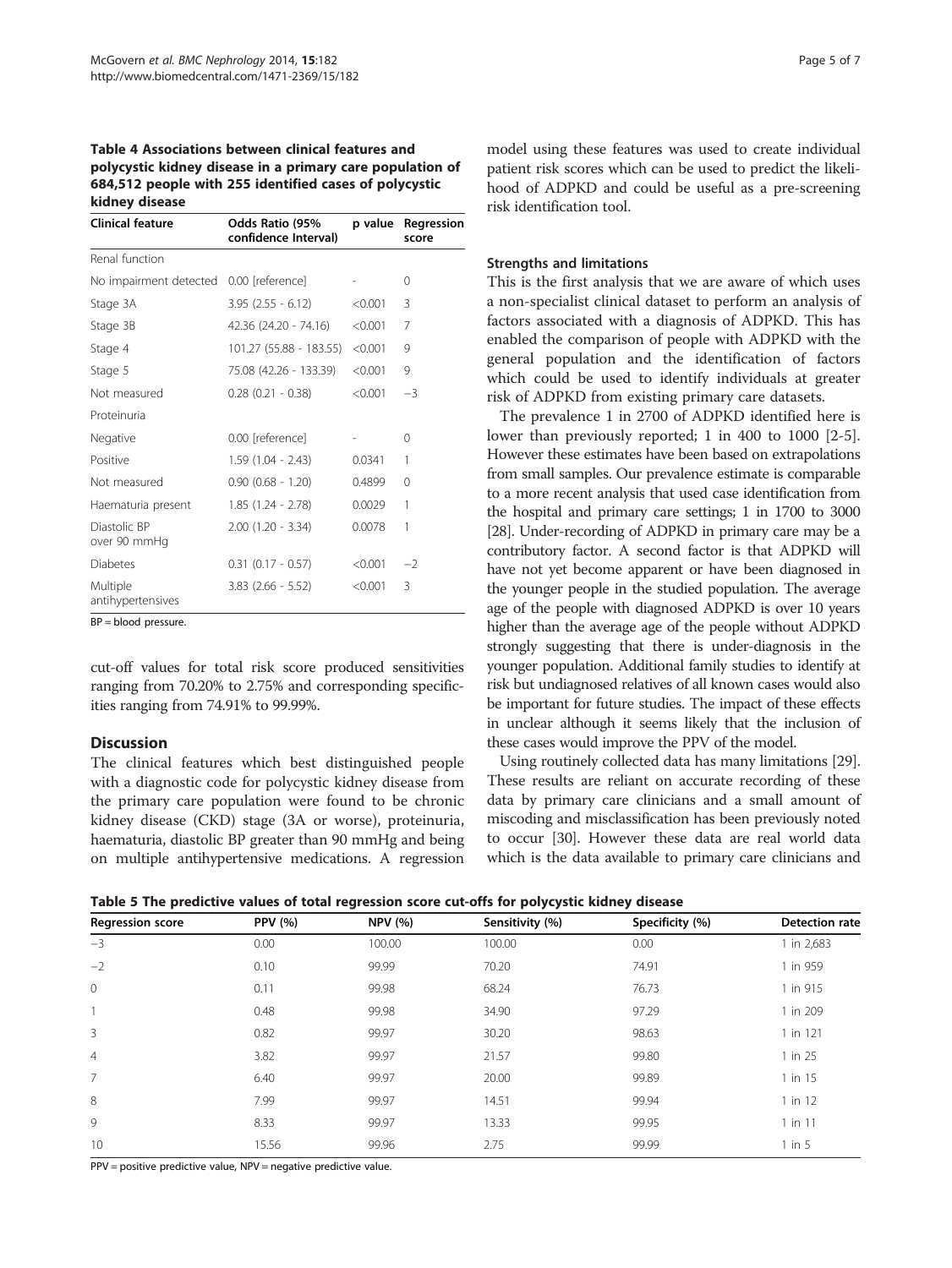<span id="page-5-0"></span>the conclusions drawn here are likely to be generalisable and applicable in primary care.

The nature of a cross-sectional analysis is such that we were unable to determine whether abnormalities were coded into the electronic record before or after the diagnosis of ADPKD. It is likely that there is bias towards increased renal function testing, BP monitoring, and antihypertensive use following diagnosis which may be responsible for some of the associations identified here. A longitudinal analysis, using a dataset with a longer duration of follow-up, is required to establish the direction of causation in these apparent associations.

There were additional clinical features of ADPKD which we were unable to include in our model as they have not been collected from primary care records as part of the original QICKD trial data collection. These comprise; the presence of abdominal pain, renal colic, and abdominal masses. These variables may help to improve the predictive capacity of future models. Furthermore family history of ADPKD is a highly important risk factor which was not available in our dataset and should be incorporated into future models. Some of the features of included in our model such as CKD stages 3B to 5 are already indications for renal tract ultrasound scanning. This may limit the utility of this approach to case identification although other included features do not preclude investigation.

Coding of polycystic kidney disease was not specific for type of disease. As ADPKD is the most common form we have assume that all patients coded without polycystic kidney disease type are ADPKD cases. This necessarily means that our case definition for ADPKD will potentially capture a small number of other types of polycystic kidney disease.

# Comparison with the literature

To the best of our knowledge no population based screening method for ADPKD has yet been devised. Ultrasound provides a cheap and safe method for diagnosis and screening of people with high likelihood of ADPKD [[31](#page-6-0)] but cost will prevent this screening from being applied to the whole population. Screening selected people with a high pre-test probability with ultrasound may be a cost effective way to identify people early on with ADPKD when effective treatment becomes available.

#### Implications

These data suggest that development of a targeted ADPKD screening program is possible. This program could consist of two stages: Firstly risk stratification in primary care using routinely collected primary care data would enable the identification of high risk individuals. Secondly these people should be referred for ultrasound scanning or additional screening tests to identify or exclude ADPKD. Such a screening program is likely to prove cost effective as novel therapies for ADPKD emerge.

### Further research

Application of the models presented here to other large population datasets is needed to verify our findings. Additionally longitudinal data would help to ascertain which of the identified ADPKD predictors are most commonly measured early in the disease process. This is the next essential step in development of a tool to predict people at high risk of ADPKD and would enable refinement of the population group which should be sent for screening. Using a combination of a disease registry for ADPKD (from secondary care data) and primary care data would facilitate this aim.

# Conclusions

Whilst the limitations of the available data prevent us from conclusively demonstrating that early ADPKD case finding is possible using routine primary care data, this approach appears promising. A longitudinal analysis using linked primary and secondary care data could more conclusively demonstrate whether or not this method could be used in ADPKD screening. If this approach proves successful it could be used to form the basis for or an adjunct to an ADPKD screening program.

#### Abbreviations

ACEI: Angiotensin-converting enzyme inhibitor; ACR: Albumin-creatinine ratio; ADPKD: Autosomal dominant polycystic kidney disease; AUROC: Area under the receiver operating characteristic; BP: Blood pressure; CKD: Chronic kidney disease; ESRD: End-stage renal disease; Hb: Haemoglobin; NPV: Negative predictive value; OR: Odds ratio; PCR: Protein-creatinine ratio; PKD: Polycystic kidney disease; PPV: Positive predictive value; RAAS: Renin-angiotensinaldosterone system; QICKD: Quality Improvement in Chronic Kidney Disease [trial]; SEM: Standard error of the mean.

#### Competing interests

The authors declared that they have no competing interests.

#### Authors' contributions

AMcG, SJ, and JvV performed the statistical analysis. AMcG wrote the manuscript. AKS, RS, and SdeL provided critical review of the manuscript and contributed to the final write-up. SdeL was the senior study investigator. All authors read and approved the final manuscript.

#### Acknowledgements

The authors would like to thank Rachel Byford for extensive assistance data processing and database handling. The original QICKD trial work was funded by the Health Foundation and Edith Murphy Trust. This work was funded by the Department of Healthcare Management and Policy, University of Surrey.

#### Author details

<sup>1</sup>Department of Health Care Management and Policy, University of Surrey, Guildford, UK. <sup>2</sup>St George's University of London, London, UK. <sup>3</sup>East Anglian Medical Genetics Service, Addenbrooke's Hospital, Cambridge, UK.

#### Received: 13 June 2014 Accepted: 10 November 2014 Published: 20 November 2014

#### References

1. Igarashi P, Somlo S: Genetics and pathogenesis of polycystic kidney disease. J Am Soc Nephrol 2002, 13:2384–2398.